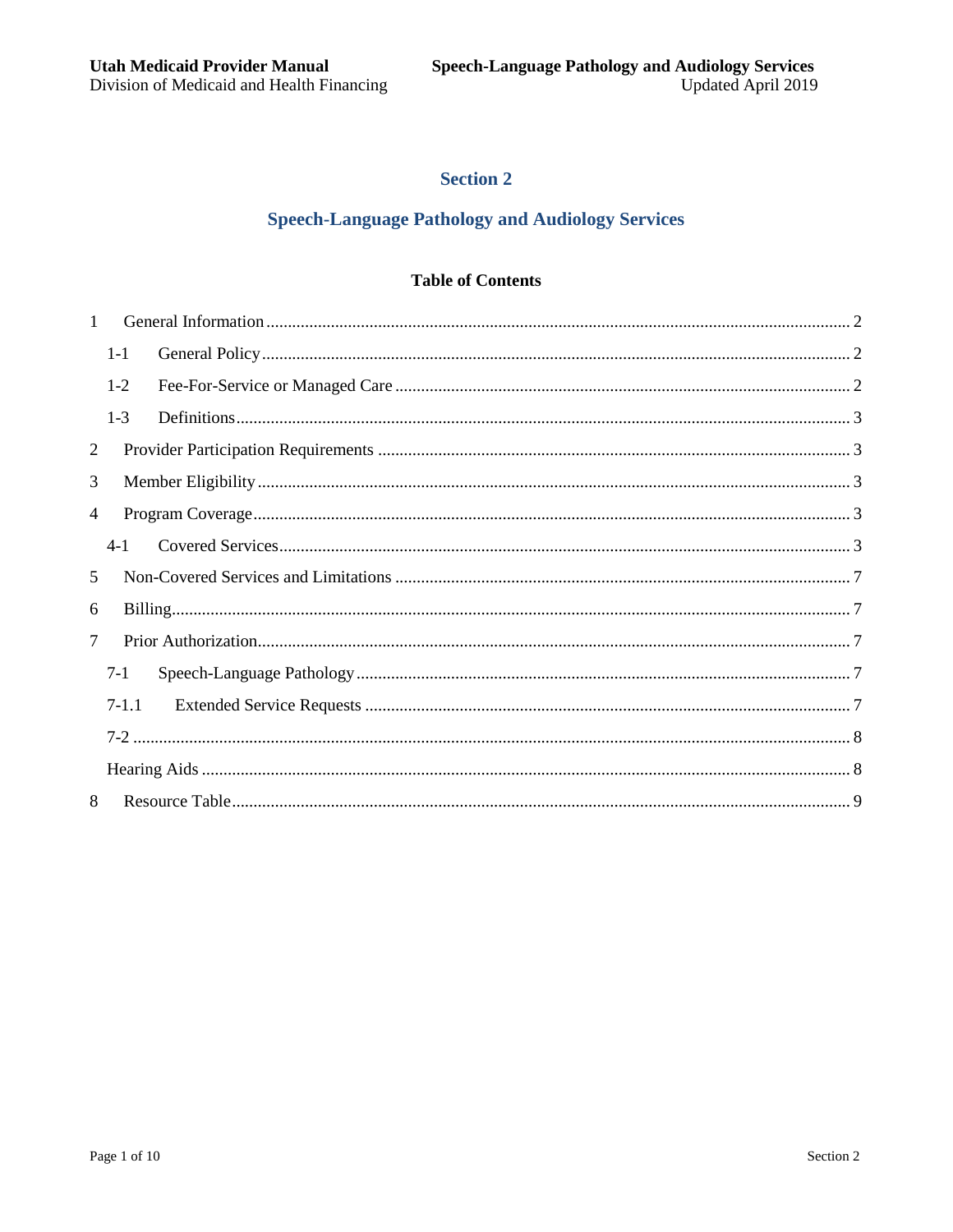# <span id="page-1-0"></span>**1 General Information**

All underlined words contained in this document should serve as hyperlinks to the appropriate internet resource. Email [dmhfmedicalpolicy@utah.gov](mailto:dmhfmedicalpolicy@utah.gov) if any of the links do not function properly noting the specific link that is not working and the page number where the link is found.

For general information regarding Utah Medicaid, refer to [Section I: General Information,](https://medicaid.utah.gov/Documents/manuals/pdfs/Medicaid%20Provider%20Manuals/All%20Providers%20General%20Information%20Section%20I/AllProvidersGeneralInfo_Section_1.pdf) *Chapter 1, General Information*.

# <span id="page-1-1"></span>**1-1 General Policy**

Speech-language pathology and audiology services are federally mandated covered benefits for pregnant women and members eligible under the Early and Periodic Screening, Diagnosis and Treatment Program (EPSDT). Speech-language and audiology services for eligible Medicaid members, who do not qualify for the pregnant women or EPSDT programs, see the [Utah State Medicaid Plan.](https://health.utah.gov/stplan/spa/A_3-01-A.pdf)

Speech-language therapy and/or audiology services must have a physician referral, be pre-authorized (if applicable), and be provided by a speech-language pathologist**Error! Bookmark not defined.** or audiologist, respectively. The total medical care of each speech-language and/or audiology member is under the direction of a physician. The provider reviews the plan of care and the results of treatment as often as the member's condition requires. If in their professional judgment, no progress is shown, the provider is responsible for discontinuing treatment and notifying the physician of treatment discontinuance.

### **Medical Necessity**

For information regarding medical necessity refer to *[Section I: General Information](https://medicaid.utah.gov/Documents/manuals/pdfs/Medicaid%20Provider%20Manuals/All%20Providers%20General%20Information%20Section%20I/AllProvidersGeneralInfo_Section_1.pdf)*, Chapter *8-1 Medical Necessity*.

# **Speech-Language Therapy and Audiology Services**

Speech-language therapy evaluation should consider audiological issues and other physical (organic) conditions restricting proper speech and language development. These must be addressed in a comprehensive treatment plan which includes speech/language therapy. Speech-language therapy without such a plan may be denied until a comprehensive plan is documented and submitted for review.

# <span id="page-1-2"></span>**1-2 Fee-For-Service or Managed Care**

This manual provides information regarding Medicaid policy and procedures for fee-for-service Medicaid members.

For more information about Accountable Care Organizations (ACOs), refer to [Section I: General Information,](https://medicaid.utah.gov/Documents/manuals/pdfs/Medicaid%20Provider%20Manuals/All%20Providers%20General%20Information%20Section%20I/AllProvidersGeneralInfo_Section_1.pdf) Chapter 2, Health Plans.

For more information about Prepaid Mental Health Plans (PMHPs), refer to Section I: [General Information,](https://medicaid.utah.gov/Documents/manuals/pdfs/Medicaid%20Provider%20Manuals/All%20Providers%20General%20Information%20Section%20I/AllProvidersGeneralInfo_Section_1.pdf) Chapter 2-1.2, Prepaid Mental Health Plans, and the Rehabilitative Mental Health and Substance Use Disorder Services Provider Manual.

A list of ACOs and PMHPs with which Medicaid has a contract to provide health care services is found on the Medicaid website Managed Care: Accountable Care Organizations.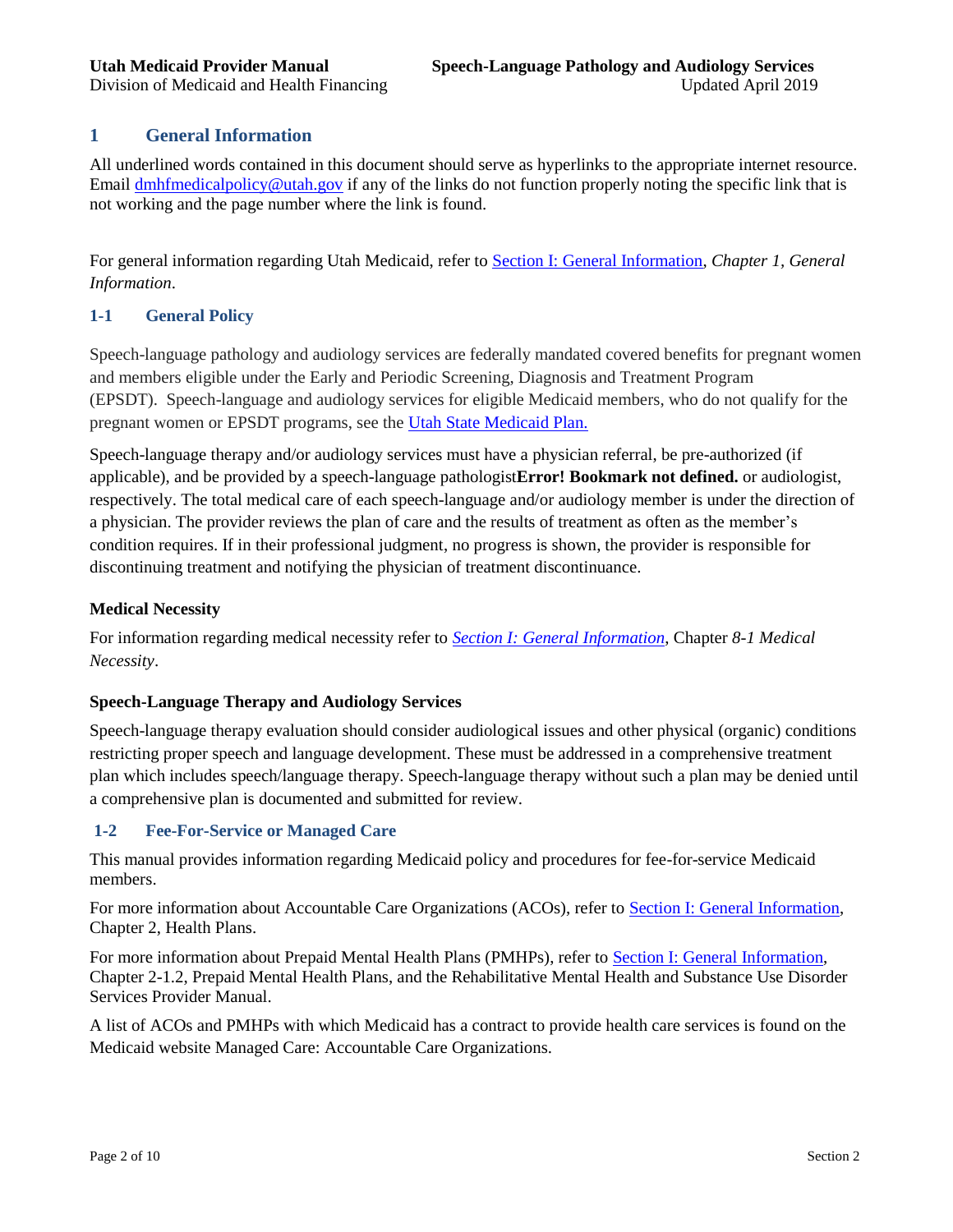# <span id="page-2-0"></span>**1-3 Definitions**

Definitions of terms used in other Medicaid programs are available in *Section I: General Information of the Utah Medicaid Provider Manual* (*[Section I: General Information](https://medicaid.utah.gov/Documents/manuals/pdfs/Medicaid%20Provider%20Manuals/All%20Providers%20General%20Information%20Section%20I/AllProvidersGeneralInfo_Section_1.pdf)*). Definitions specific to this manual are provided below.

The information found in the [Speech-Language Pathology and Audiology Licensing Act, Title 58, Chapter 41,](https://le.utah.gov/xcode/Title58/Chapter41/58-41.html?v=C58-41_1800010118000101) may supersede the definitions below.

**Audiologist:** An individual specifically trained and licensed to perform the functions of an audiologist as described in the State of Utah [Speech Pathology and Audiology Licensing Act Title 58, Chapter 41.](https://le.utah.gov/xcode/Title58/Chapter41/58-41.html?v=C58-41_1800010118000101)

**Audiology aide:** An individual who meets the minimum qualifications as described in the State of Utah [Speech](https://le.utah.gov/xcode/Title58/Chapter41/58-41.html?v=C58-41_1800010118000101)  [Pathology and Audiology Licensing Act Title 58, Chapter 41.](https://le.utah.gov/xcode/Title58/Chapter41/58-41.html?v=C58-41_1800010118000101)

**Direct supervision**/**immediate supervision**: The supervising licensee is present and available for face-to-face communication with the person being supervised when and where services are being provided.

**Provider:** is representative of a speech-language pathologist or audiologist who is a Medicaid provider.

**Speech-Language Pathologist or Speech Therapist:** An individual specifically trained and licensed to perform the functions of a speech-language pathologist as described in the State of Utah [Speech Pathology and](https://le.utah.gov/xcode/Title58/Chapter41/58-41.html?v=C58-41_1800010118000101)  [Audiology Licensing Act Title 58, Chapter 41.](https://le.utah.gov/xcode/Title58/Chapter41/58-41.html?v=C58-41_1800010118000101)

**Speech-Language Pathology Aide:** An individual who meets the minimum qualifications as described in the [State of Utah Speech Pathology and Audiology Licensing Act Title 58, Chapter 41.](https://le.utah.gov/xcode/Title58/Chapter41/58-41.html?v=C58-41_1800010118000101)

# <span id="page-2-1"></span>**2 Provider Participation Requirements**

Refer to [Section I: General Information,](https://medicaid.utah.gov/Documents/manuals/pdfs/Medicaid%20Provider%20Manuals/All%20Providers%20General%20Information%20Section%20I/AllProvidersGeneralInfo_Section_1.pdf) *Chapter 3, Provider Participation and Requirements*.

### <span id="page-2-2"></span>**3 Member Eligibility**

Refer to [Section I: General Information,](https://medicaid.utah.gov/Documents/manuals/pdfs/Medicaid%20Provider%20Manuals/All%20Providers%20General%20Information%20Section%20I/AllProvidersGeneralInfo_Section_1.pdf) *Chapter 6, Member Eligibility*, for information about how to verify a member's eligibility, third party liability, ancillary providers, and member identity protection requirements. Medicaid members who are not enrolled in a managed care plan may receive services from any provider who accepts Medicaid and is an enrolled Utah Medicaid provider.

# <span id="page-2-3"></span>**4 Program Coverage**

#### **Procedure Codes**

Procedure codes, with accompanying criteria and limitations, are now found on the [Coverage and](http://health.utah.gov/medicaid/stplan/lookup/CoverageLookup.php)  [Reimbursement Code Lookup.](http://health.utah.gov/medicaid/stplan/lookup/CoverageLookup.php)

#### <span id="page-2-4"></span>**4-1 Covered Services**

Information regarding speech-language pathology and audiology services for Early and Periodic Screening, Diagnostic, and Treatment (EPSDT) eligible Medicaid members see the [EPSDT Services](https://medicaid.utah.gov/Documents/manuals/pdfs/Medicaid%20Provider%20Manuals/EPSDT%20(Formerly%20Child%20Health%20Evaluation%20And%20Care%20(CHEC))/EPSDT(CHEC)1-19.pdf) Manual.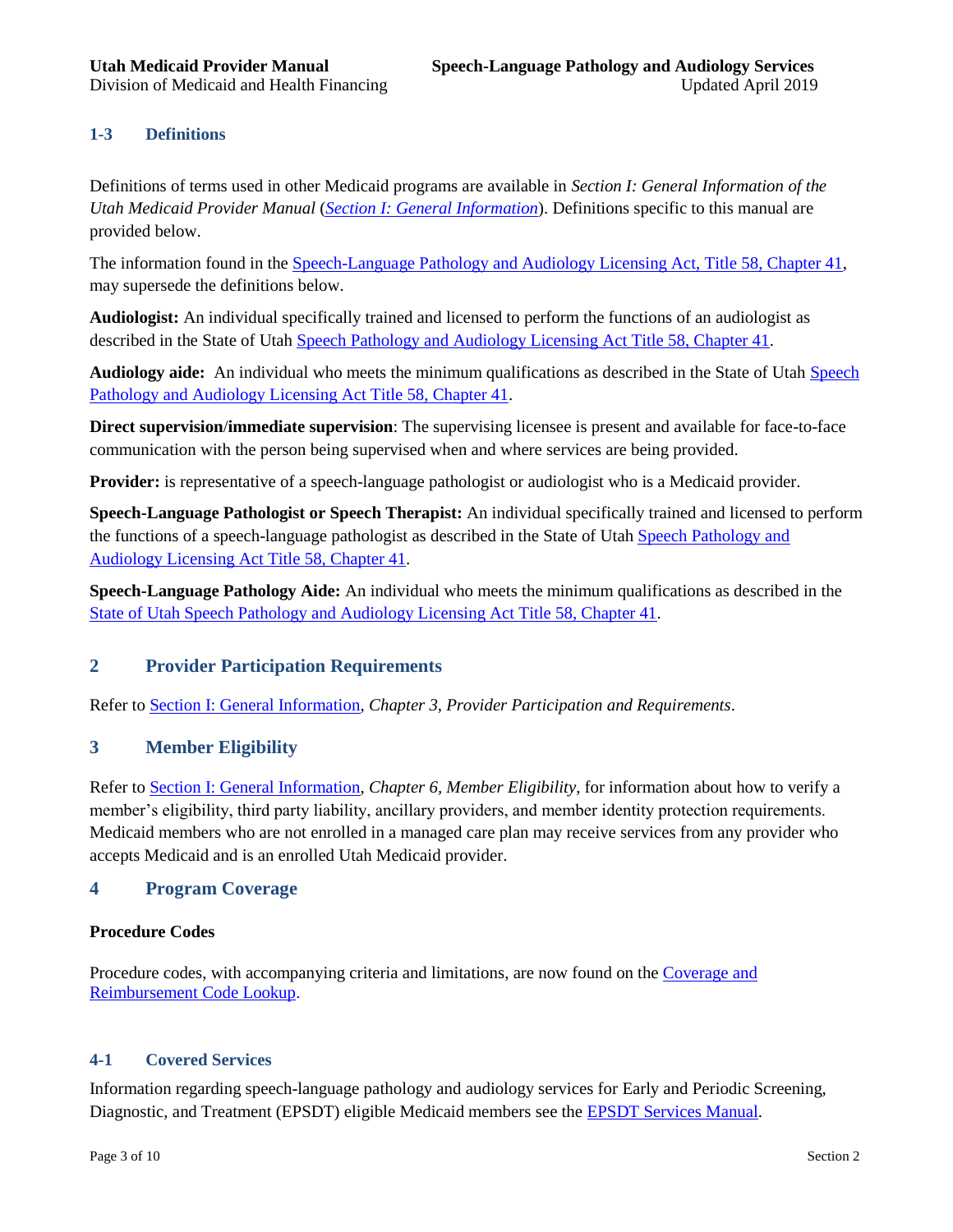# **4-1.1 Speech-Language**

#### **Overview**

Speech pathology services include evaluation, diagnosis and therapy services. Speech pathology services are provided to treat disorders related to traumatic brain injuries, cerebrovascular accidents, and disabilities which qualify members to receive speech-generating devices and to treat swallowing dysfunction.

#### **Plan of care required**

A written plan of care established by the speech-language pathologist is required. The plan of care must include:

- Member information and history
- Current medical findings
- Diagnosis
- Previous treatment (if applicable)
- Planned treatment
- Anticipated goals
- The type, amount, frequency and duration of the services to be rendered

#### **Speech Evaluation**

All eligible Medicaid members are allowed one speech evaluation per year.

#### **Speech Augmentative Communication Devices,Voice Prosthetics, and Voice Amplifiers**

Information regarding specific codes can be found on the [Coverage and Reimbursement Code Lookup.](http://health.utah.gov/medicaid/stplan/lookup/CoverageLookup.php)

#### **Covered Speech-Language Services for Pregnant Members**

Medicaid policy allows:

- Diagnostic treatment for purposes of evaluation in instances where definitive examinations and tests are not possible to administer because of the condition of the member
- $\bullet$  Fifteen (15) annual visits
- Initiating treatment without delay, where an evaluation indicates the need for immediate service.

#### **Non-Covered Speech-Language Services for Pregnant Member**

The following services are not Medicaid benefits:

Treatment for -

- Social, education, or developmental needs.
- Members who have stable, chronic conditions which cannot benefit from communication services.
- Members with no documented evidence of capability or measurable improvement.
- Residents of an Intermediate Care Facility for Persons with Intellectual Disabilities (ICF/ID) (included in the per diem resident rate).
- Voice anomalies such as pitch, tone, quality, or rhythm, except when due to accident, illness, birth defect, or injury.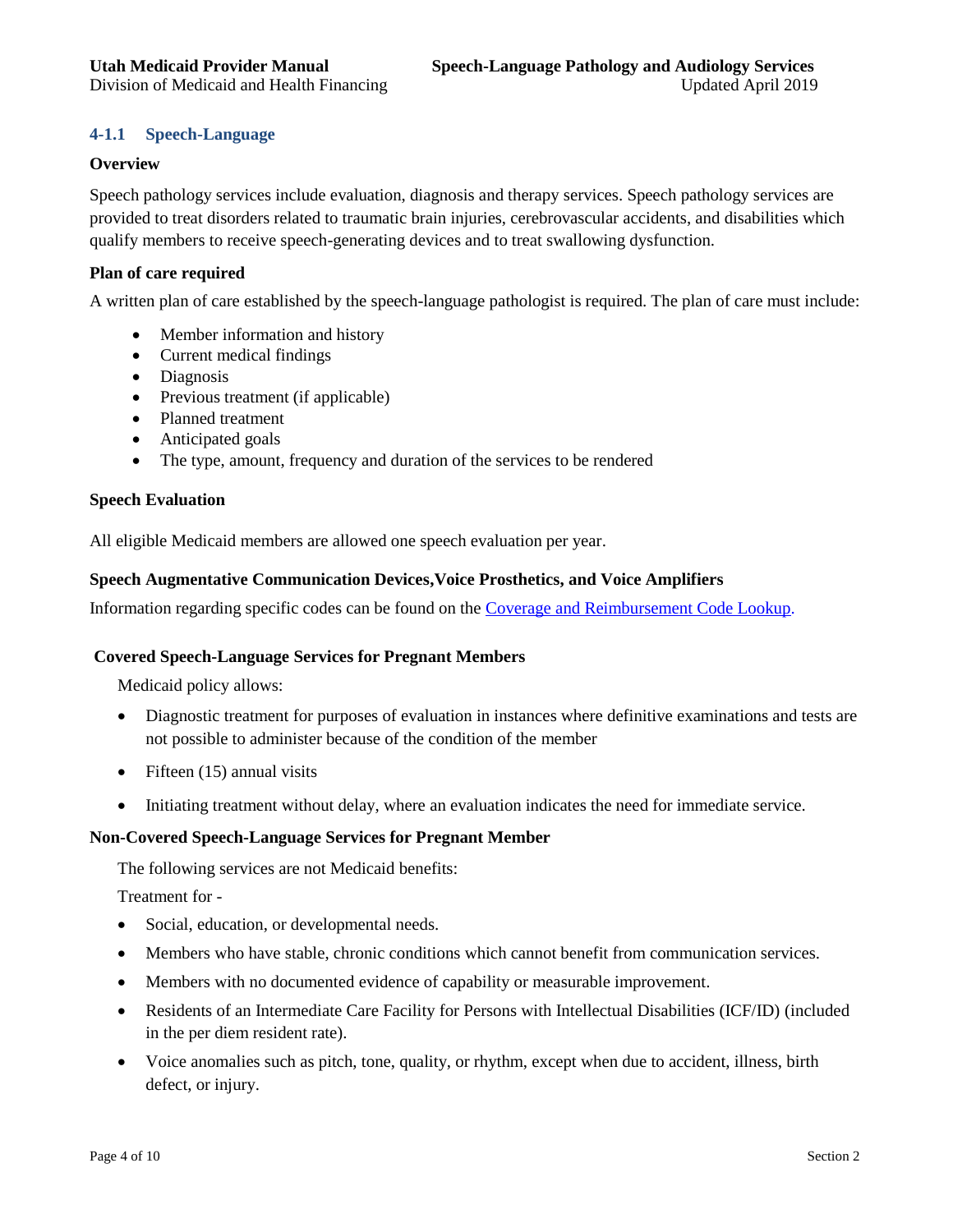Non-diagnostic, non-therapeutic, routine, repetitive or reinforcing procedures, such as practicing word drills or using a communication board, such as a PECS, or picture board or other procedures that may be carried out effectively by the member, family, or care givers.

#### **Limitations**

Speech-Language services are available for:

- A diagnosis of cerebral vascular accident (CVA) Treatment must begin within 90 days of the incident
- A diagnosis of traumatic brain injury Treatment must begin within 18 months of the injury
- Use of a speech generating device
- Treatment for swallowing dysfunction

Speech therapy for cognitive purposes must be ordered by a physician and must include a plan of care. Speech therapy for cognitive disorders should typically begin after speech therapy for dysphagia and motor function speech issues have been addressed. Speech therapy for cognitive purposes is limited 15 visits per 12-month period.

Speech therapy for the use of a speech generating device is limited to 8 visits per 12-month period.

Treatment for swallowing dysfunction and/or oral function is limited to 10 per 180-day period.

# **4-1.2 Audiology Services**

Audiology services include preventive, screening, evaluation, and diagnostic services.

#### **Pregnant Members**

Audiology services include preventive care, screening, evaluation, diagnostic testing, hearing aid evaluation, and prescription for a hearing aid, ear mold services, fitting, orientation and follow-up. A hearing aid battery provision is included in these services. Audiologic habilitation includes, but is not limited to speech, hearing, and gestural communication.

Medicaid reimburses two primary services and one subsequent service for Medicaid members: a diagnostic examination, an assessment for a hearing aid(s) and, when appropriate, a hearing aid or assistive listening device. Medicaid also reimburses repairs on hearing aids.

#### **Examination and Assessment**

Diagnostic audiology evaluations require a written physician's order and include procedures which may be used for a hearing aid assessment and any other diagnostic tests appropriate for the specific diagnosis as ordered by the physician.

For specific code coverage refer to the [Coverage and Reimbursement Code Lookup.](http://health.utah.gov/medicaid/stplan/lookup/CoverageLookup.php)

If a recommendation for a hearing aid assessment is made, a written physician's referral or request is required. If subsequent hearing testing shows a change in the hearing thresholds or the need for a new hearing aid, then medical clearance must be obtained before proceeding with the hearing aid refitting.

The purpose of the physician's medical clearance is to determine if the change requires medical intervention; if not then a hearing aid assessment may be performed with a referral. The hearing aid assessment, to determine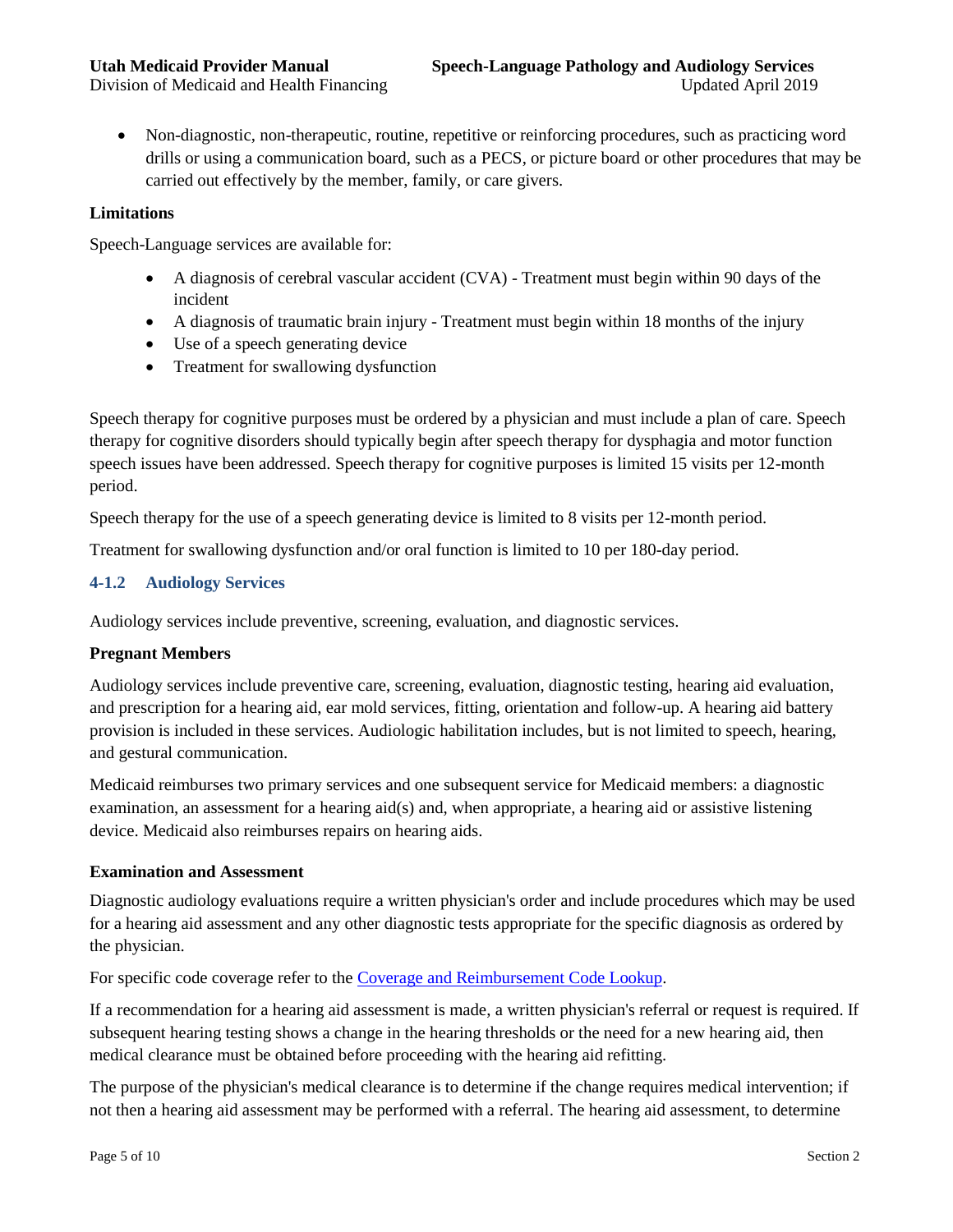candidacy for amplification, must include the following: pure-tone air conduction and bone conduction thresholds; speech reception thresholds and speech discrimination scores for each ear; most comfortable loudness (MCLs) and uncomfortable loudness (UCLs), diagnosis as to the type of hearing loss for each ear (i.e. conductive, sensorineural, or mixed), and the pure-tone average (PTA) loss for 500 Hz, 1000 Hz, and 2000 Hz in each ear.

# **Hearing Aids**

Hearing aids require prior authorization (see *[7-2 Hearing Aids](#page-7-0)*). The hearing aid may be provided by an audiologist or by a provider of hearing aid supplies. All services, including conformity evaluation and initial ear molds, are included in each rate to cover a period of 12 months.

#### **Limitations**

- Hearing aids must be guaranteed by the manufacturer for a period of at least one year.
- The initial ear mold, fitting of the hearing aid on the member, and necessary follow-up procedures (i.e. conformity evaluation, counseling, adjustments, testing batteries, etc.) are part of the global rate and will not be reimbursed separately. The global rate covers a period of twelve months.
- If a follow-up examination results in a recommendation for a different model of hearing aid, the original aid must be exchanged for another aid within the 60 days allowed by retailers. No rental may be charged.
- The provider must accept the return of a new hearing aid within 60 days if the physician or audiologist determines that the hearing aid does not meet specifications.
- Services requested for members who reside in an ICF/ID facility are the responsibility of the facility under "active treatment" regulation. Exception: This does not include the provision of the hearing aid appliance which may be billed separately to Medicaid.
- The physician's statement must be retained on file by the provider of the hearing aid for a period of three years.
- Hearing aids may be replaced every five years when medically appropriate. Exceptions may be made for unusual circumstances, e.g., accident, surgery, or disease.

#### **Assistive Listening Device**

Assistive listening devices require prior authorization. The hearing loss criteria are the same as that for hearing aids. This device can be provided in lieu of a hearing aid for members who are not capable of adjusting to a hearing aid. If the member meets the hearing loss criteria, the audiologist shall look at various facts including the member's ability to care for hearing aids, whether the member will wear the hearing aid, whether the member desires a hearing aid, and what are the expected results, in order to determine whether a hearing aid or an assistive listening device would be the most appropriate item, to meet the hearing needs of the member.

# **4-1.3 Hearing Aid Replacement, Repair and Rental**

#### **Replacement**

Hearing aid replacement is authorized when medically necessary at an interval of three years for EPSDTeligible beneficiaries. When requesting a replacement hearing aid, a new medical examination, referral letter, and audiology evaluation is required. Documentation showing the Manufacturer Suggested Retail Price (MSRP) must be submitted with the prior authorization request.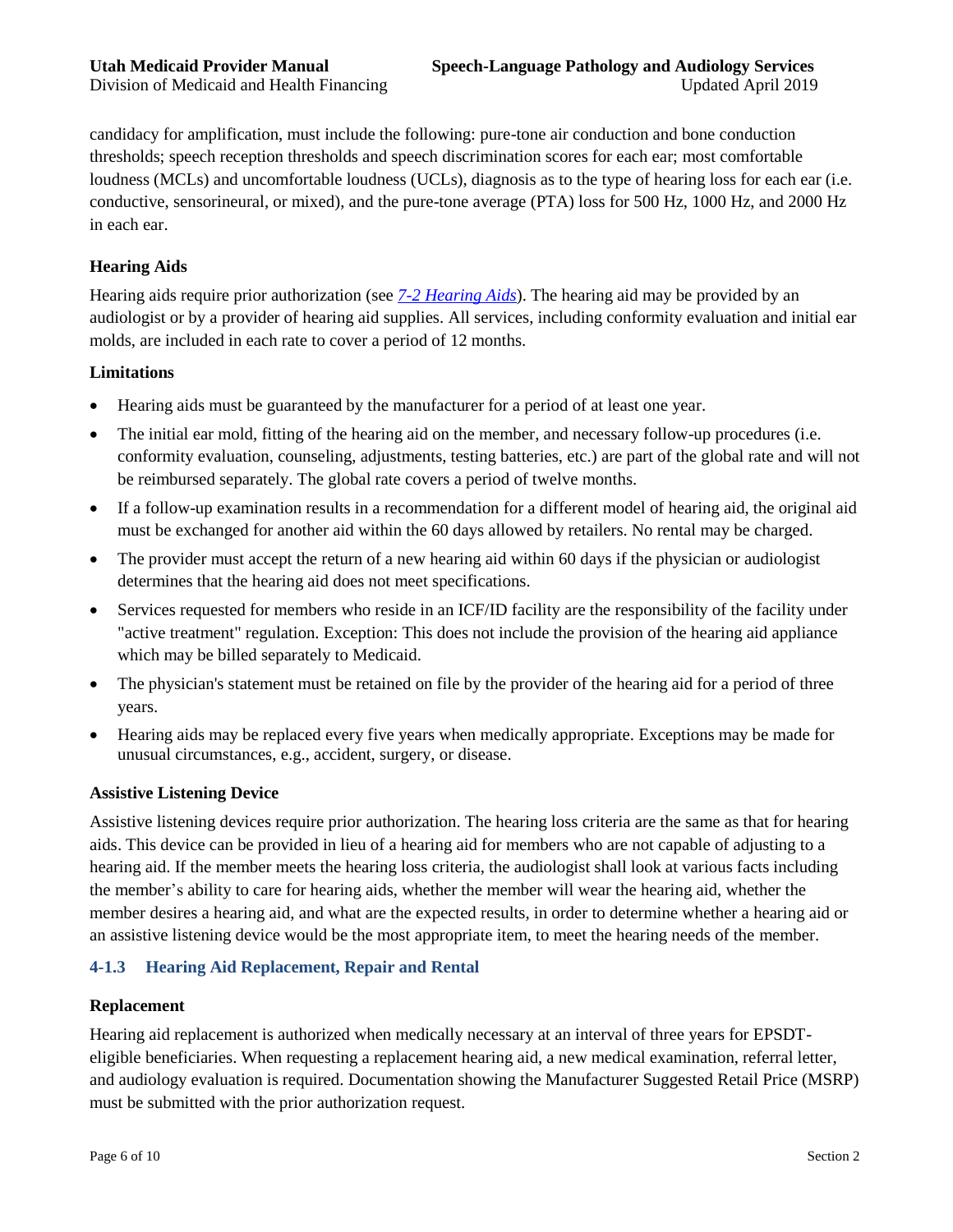<span id="page-6-1"></span>

### **Repair**

- Hearing aid repairs and related services do not require prior authorization.
- Repairs over \$15.00 must be itemized. Medicaid will only reimburse the actual cost of the parts.
- Medicaid reimburses using code V5014 for hearing aid repairs. If the repair is sent out of a vendor's facility for repair, the vendor will be reimbursed for the manufacturer's invoice plus an additional \$15. When billing, attach a copy of the manufacturer's original invoice to the request.

If the repair is completed by the vendor directly, the vendor will be reimbursed for the vendor's invoice which must include the cost for time and parts, plus an additional \$15.

Hearing aid repairs are only available to EPSDT eligible members and pregnant women.

# **Rental**

Prior authorization is required for hearing aid rental. If a hearing aid must be sent away for repair Medicaid will pay for a rental hearing aid if a member requires a "loaner" hearing aid. This service is not to exceed two months.

# <span id="page-6-0"></span>**5 Non-Covered Services and Limitations**

For further information and additional non-covered services and limitations refer to th[e Coverage and](http://health.utah.gov/medicaid/stplan/lookup/CoverageLookup.php)  [Reimbursement Code Lookup.](http://health.utah.gov/medicaid/stplan/lookup/CoverageLookup.php)

# <span id="page-6-2"></span>**6 Prior Authorization**

For information regarding prior authorization, see [Section I: General Information,](https://medicaid.utah.gov/Documents/manuals/pdfs/Medicaid%20Provider%20Manuals/All%20Providers%20General%20Information%20Section%20I/AllProvidersGeneralInfo_Section_1.pdf) *Chapter 10, Prior Authorization*. Additional resources and information may be found on the [Utah Medicaid Prior Authorization](https://medicaid.utah.gov/prior-authorization) website.

For information on codes requiring prior authorization, manual review, or non-covered status, refer to the [Coverage and Reimbursement Code Lookup.](https://health.utah.gov/stplan/lookup/CoverageLookup.php)

#### <span id="page-6-3"></span>**6-1 Speech-Language Pathology**

Some therapy sessions require prior authorization. Failure to obtain prior authorization can result in payment denial by Medicaid. Providers must determine if prior authorization is necessary and obtain authorization before providing services. Exceptions may be made, with appropriate documentation, if the service provided is emergent or the member is retro-eligible for the dates of service requested.

A prior authorization request includes a [Request for Prior Authorization form](https://medicaid.utah.gov/Documents/pdfs/Forms/PriorAuth7-17.pdf) (PA Request) and a plan of care for the member or a document outlining all of the following:

- Diagnosis and severity of the condition
- Prognosis for progress
- Objectives of the specific treatment
- Detail of the method(s) of treatment
- Frequency and length of treatment sessions and duration of the program

Prior authorization will be given for a maximum of a six month treatment period.

#### <span id="page-6-4"></span>**6-1.1 Extended Service Requests**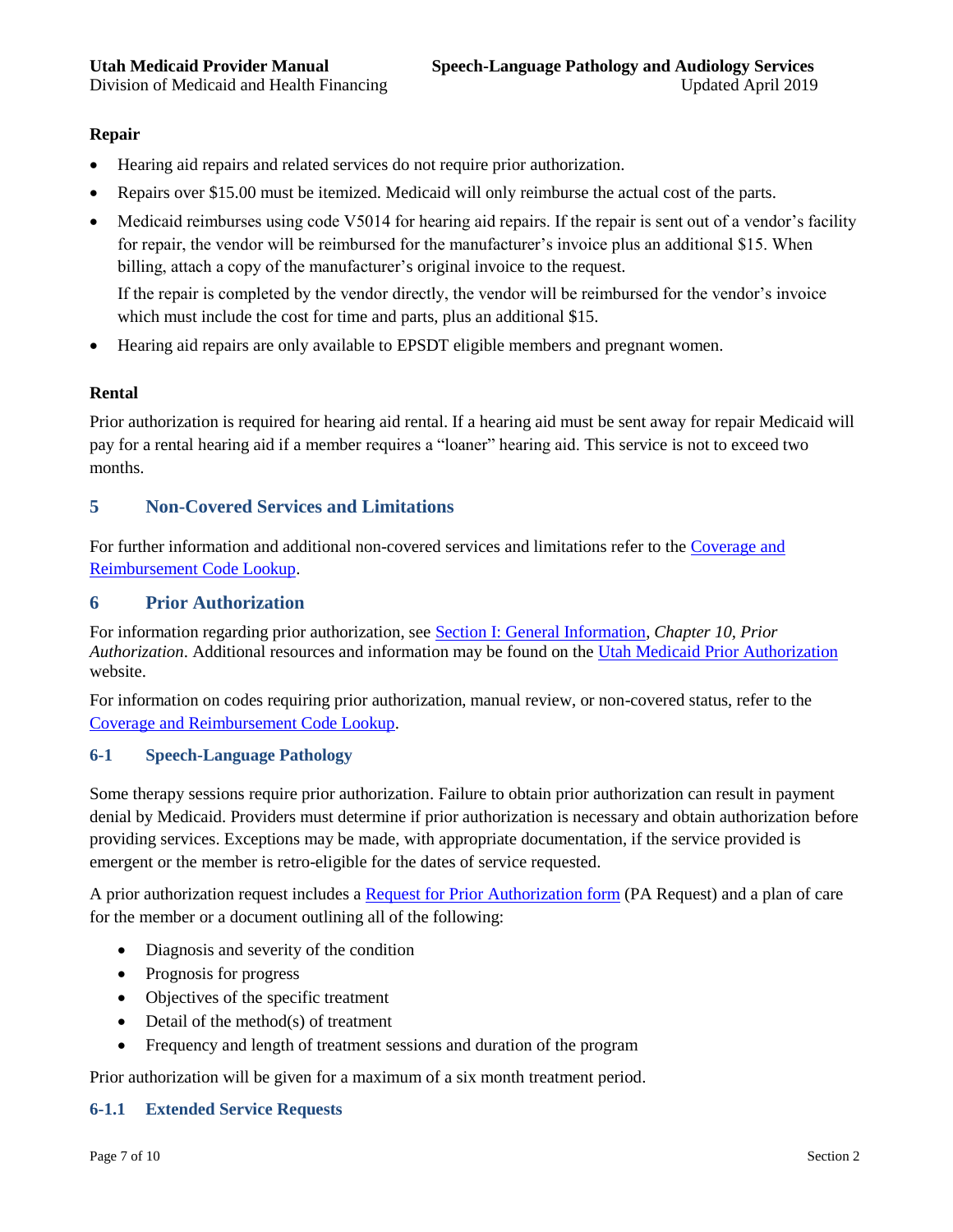A new prior authorization request must be submitted for an extended service request. The request must include the same elements as the first PA request as well as a:

- New plan of treatment
- Progress report on the previous treatment objectives
- Medical evaluation from both the clinician and the physician
- The evaluation includes supplemental data such as:
	- Post-treatment progress made
	- Family problems that may hinder progress
	- Expected treatment termination date

#### <span id="page-7-1"></span><span id="page-7-0"></span>**6-2 Hearing Aids**

To receive prior authorization all the following are required for pregnant members

- 1. A physician's order stating the member has been medically cleared for hearing aid use. Retained in the member's file.
- 2. The results of a comprehensive audiometric exam performed by the audiologist to identify the kind of hearing loss (i.e. conductive loss, sensorineural loss, or mixed loss), speech testing to include the speech reception thresholds and speech discrimination scores, and the pure-tone average.
- 3. The kind of hearing loss, conductive loss, sensory-neuro loss, or mixed.
- 4. The type of hearing aid requested; monaural or binaural, and the respective code.
- 5. An audiogram or form that reports the hearing evaluation test or decibel loss will include for both right and left ears: Hearing thresholds at 250, 500, 1000, 2000, 4000 and 8000 Hz.
- 6. Final unaltered purchase invoice of the hearing aid(s) requested.

Additional information for pregnant members:

- 1. If the hearing test shows an average hearing loss in one ear of 35 dB or greater, based on the standard PTA (500, 1000, 2000 hertz) for that ear, a monaural aid may be authorized.
- 2. Binaural hearing aids are reimbursed only under one of two circumstances:
	- Must be verified with an average hearing loss of 30 dBs based on the standard PTA for both ears
	- The member is blind, and a monaural hearing aid may be contraindicated.

Note: A binaural hearing aid is one unit for billing purposes.

# **7 Billing**

Refer to [Section I: General Information,](https://medicaid.utah.gov/Documents/manuals/pdfs/Medicaid%20Provider%20Manuals/All%20Providers%20General%20Information%20Section%20I/AllProvidersGeneralInfo_Section_1.pdf) *Chapter 11, Billing Medicaid*, for more information about billing instructions.For further information refer to the [Coverage and Reimbursement Code Lookup.](http://health.utah.gov/medicaid/stplan/lookup/CoverageLookup.php)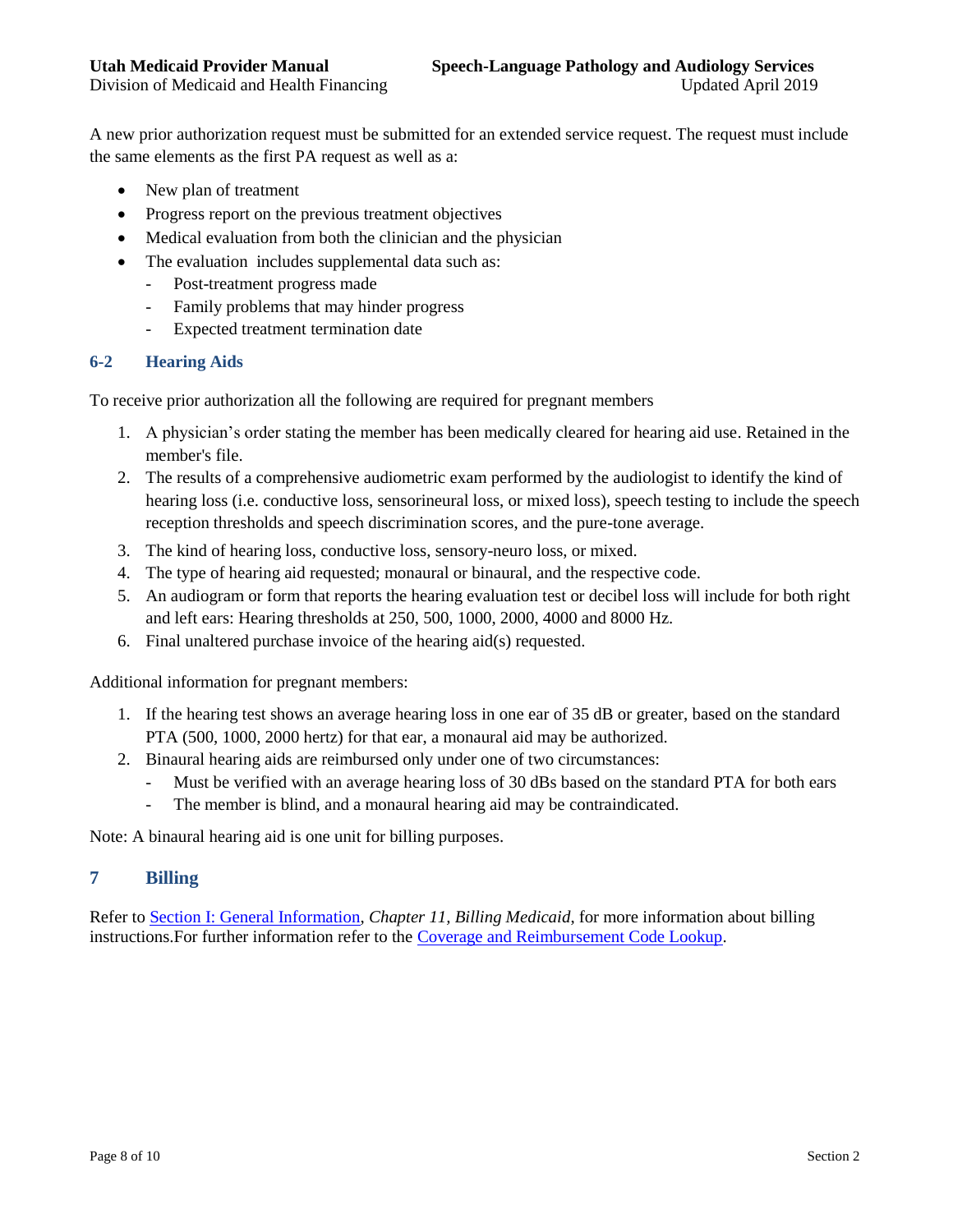Division of Medicaid and Health Financing

# <span id="page-8-0"></span>**8 Resource Table**

The following table is designed to provide hyperlinks to relevant documents, forms, and information to be used in conjunction with this provider manual.

| For information regarding:                                                                                                                                                                                                                                                         |                                                                                                                                                                                                                                                                                                                                                                                                                                                                                                |  |  |  |
|------------------------------------------------------------------------------------------------------------------------------------------------------------------------------------------------------------------------------------------------------------------------------------|------------------------------------------------------------------------------------------------------------------------------------------------------------------------------------------------------------------------------------------------------------------------------------------------------------------------------------------------------------------------------------------------------------------------------------------------------------------------------------------------|--|--|--|
| <b>Administrative Rules</b>                                                                                                                                                                                                                                                        | <b>Utah Administrative Code Table of Contents</b><br>$\bullet$<br>Medicaid Policy for Experimental,<br>$\bullet$<br><b>Investigational or Unproven Medical Practices.</b><br>R414-1A.<br><b>General Rule of the Division of Occupational</b><br>and Professional Licensing. R156-1.<br><b>Global Definitions of Levels of Supervision.</b><br>$\bullet$<br>R156-1-102a.<br><b>Speech-Language Pathology and Audiology</b><br>Licensing Act Rule. R 156-41.<br>Services Available. R414-1-6(q). |  |  |  |
| General information including:<br><b>Billing</b><br>$\bullet$<br>Fee for Service and Managed Care<br>$\bullet$<br>Member Eligibility<br>$\bullet$<br><b>Prior Authorization</b><br>Provider Participation                                                                          | <b>Section I: General Information</b><br><b>Claims</b><br><b>Managed Care: Accountable Care Organizations</b><br><b>Utah Medicaid Prior Authorization</b><br><b>Administrative Rules</b><br>Eligibility Requirements. R414-302.<br>٠<br>Medicaid General Provisions. R414-301.<br>$\bullet$<br>Program Benefits and Date of Eligibility. R414-<br>$\bullet$<br>306.<br>Utah Medicaid Program. R414-1.<br>٠                                                                                     |  |  |  |
| Information including:<br>Coverage and Reimbursement<br>$\bullet$<br>Resources<br>National Correct Coding Initiative<br>Procedure codes with<br>accompanying criteria and<br>limitations*                                                                                          | <b>Bureau of Coverage and Reimbursement Policy</b><br>$\bullet$<br><b>Coverage and Reimbursement Code Lookup</b><br>The National Correct Coding Initiative in<br>Medicaid                                                                                                                                                                                                                                                                                                                      |  |  |  |
| Information including policy and rule<br>updates:<br><b>Medicaid Information Bulletins</b><br>(Issued Quarterly in January,<br>April, July, and October)<br><b>Medicaid Provider Manuals</b><br>$\bullet$<br>Utah State Bulletin (Issued on the<br>$1st$ and $15th$ of each month) | <b>Utah Medicaid Official Publications</b><br><b>Utah State Bulletin</b>                                                                                                                                                                                                                                                                                                                                                                                                                       |  |  |  |
| Medicaid forms including:<br><b>Hearing Request</b><br>$\bullet$<br>PA Request<br>$\bullet$                                                                                                                                                                                        | <b>Utah Medicaid Forms</b><br>$\bullet$                                                                                                                                                                                                                                                                                                                                                                                                                                                        |  |  |  |
| Modifiers                                                                                                                                                                                                                                                                          | <b>Section I: General Information</b><br>$\bullet$                                                                                                                                                                                                                                                                                                                                                                                                                                             |  |  |  |
| Non-Traditional Medicaid Health Plan<br><b>Services</b>                                                                                                                                                                                                                            | Non-Traditional Medicaid Health Plan Services.<br>$\bullet$<br>R414-200.                                                                                                                                                                                                                                                                                                                                                                                                                       |  |  |  |